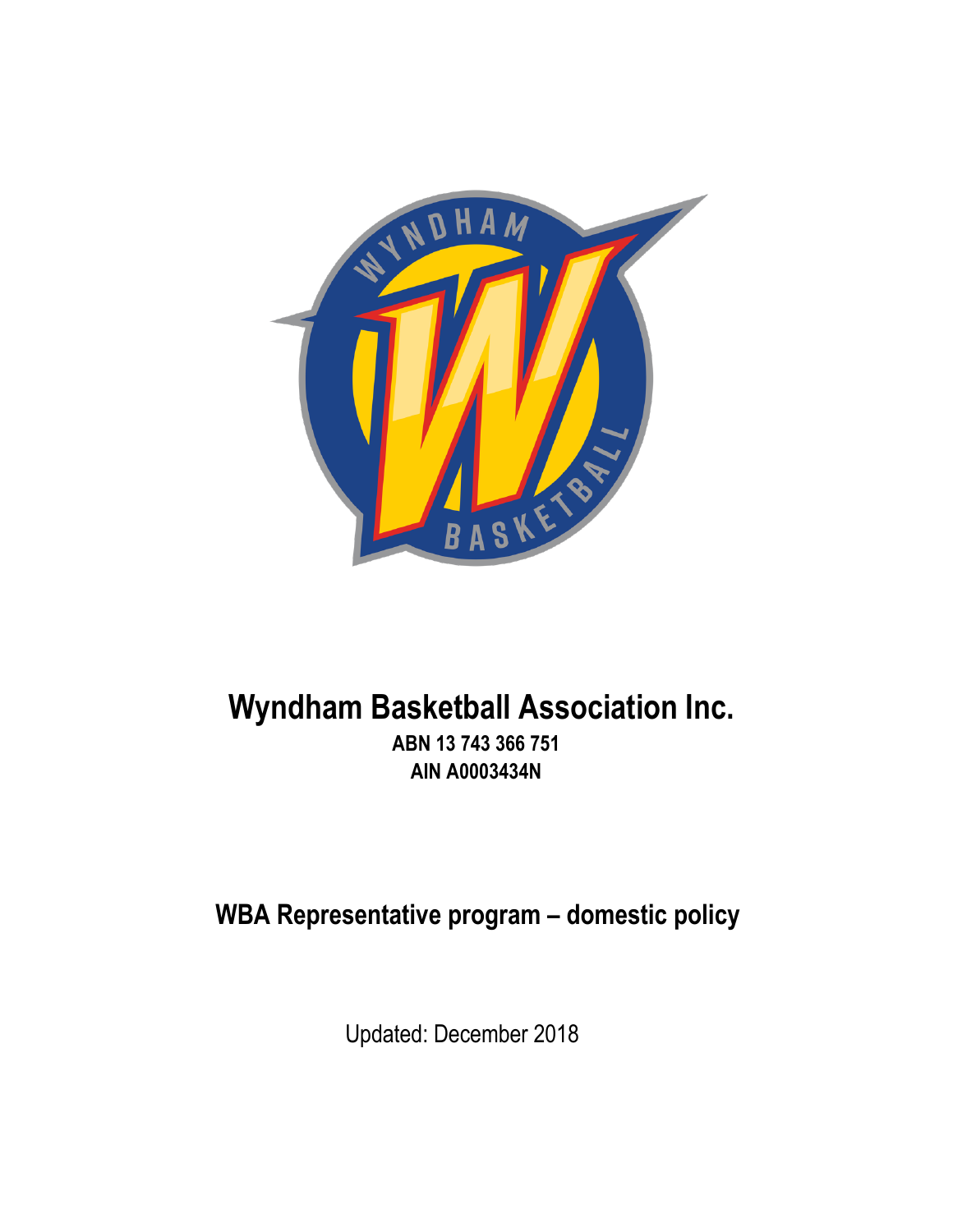## **WBA REPRESENTATIVE PROGRAM – DOMESTIC POLICY**

#### **Our commitment**

To strengthen the linkage between domestic and representative basketball under the Wyndham Basketball Association (WBA), through providing players participating in the WBA domestic competition with maximum opportunities to represent their local area in the junior representative competition (VJBL). This is achieved through restricting the number of players who are allowed to participate in the representative competition without participating in the WBA domestic competition.

### **What we will do**

The Executive Committee will ensure that;

- It is openly communicated that representative players are expected to play for one of the domestic clubs operating under the WBA.
- There are exemption criteria in place for allowing players to participate in the representative competition without playing for domestic club under the WBA.
- A process is in place, is clearly documented (including exemption criteria) and is made openly available to all interested parties.
- A review sub-committee is in place for reviewing exemptions requests where the exemption reasons fall outside those documented. The sub-committee consists of: Competition & Participation Manager, Domestic Committee Chair and Championship Committee Chair.
- Reporting is in place to ensure that the rules can be monitored and that there is a clear process in place for enforcing the rules when breaches occur.

#### **Procedures**

If a player wishes to play representative basketball with the WBA, then it is expected that the player will also participate in the WBA domestic competition. If a player is unable to participate in the WBA domestic competition then the following process must be followed:

- 1. The player (or, if under 18 years old, their parent/guardian) must submit an exemption request form (WBARR01F), together with their reasons for requiring an exemption, to the Competition & Participation Manager at info@wyndhambasketball.com. Valid exemption reasons include:
	- a.Regular (weekly) participation in representative school basketball competition played outside of normal school hours.
	- b.Regular (weekly) participation in basketball Victoria or Basketball Australia elite development programs including NITP (National Intensive Training Program) or NPP (National Performance Program) or State Team.